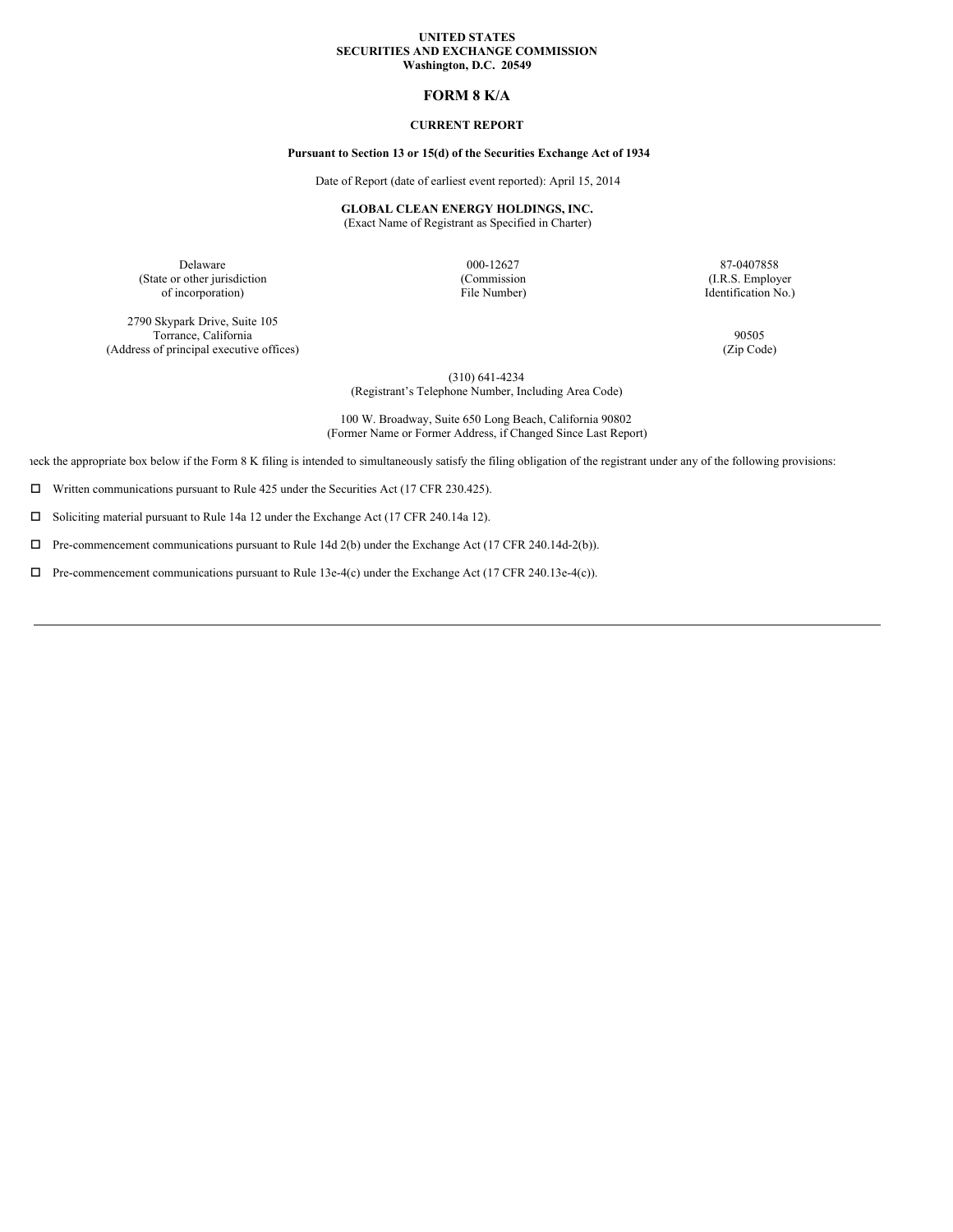#### **EXPLANATORY STATEMENT**

This Current Report on Form 8-K/A is provided by Global Clean Energy Holdings, Inc. (the "Company") for the sole purpose of amending the Item 4.01 disclosure in the Company's Current Report on Form 8-K, filed with the Securities and Exchange Commission on April 15, 2014, in particular to provide the letter from the Company's prior auditor regarding the disclosures in Item 4.01. All other disclosures in the Company's Current Report on Form 8-K filed April 15, 2014 remain unchanged.

#### **Item 4.01 Changes in Registrant's Certifying Accountant.**

On April 15, 2014, Anton & Chia, LLP ("Anton & Chia") informed the Company that it has resigned as the Company's independent auditors in an e-mail that read, in its entirety, as follows: "Take this email as our resignation." On April 18, 2014, the Company filed a Form 8-K to disclose the resignation and the disagreements between the Company and Anton & Chia. The Company provided Anton & Chia with a copy of the Form 8-K on April 18, 2014. On May 3, 2014, the Company notified Anton & Chia that the 10 business day period provided in Item 304(a)(3) of Regulation S-K in which the auditors are supposed to provide their letter response to the Form 8-K disclosures, had expired. In that correspondence, the Company also asked whether Anton & Chia intended to provide a letter for filing with the Form 8-K.

In an e-mail sent by Anton & Chia to the Company on May 5, 2014, Anton & Chia provided the Company with the letter that is attached hereto as Exhibit 16.1. Anton & Chia's letter is dated April 16, 2014.

The Company disagrees with certain statements in Anton & Chia's attached letter, including the amount of outstanding fees.

| <b>Item 9.01</b> | <b>Financial Statements and Exhibits.</b> |  |
|------------------|-------------------------------------------|--|
|                  |                                           |  |

(d) Exhibits

Exhibit No. Description

16.1 Letter from Anton & Chia, LP dated April 16, 2014.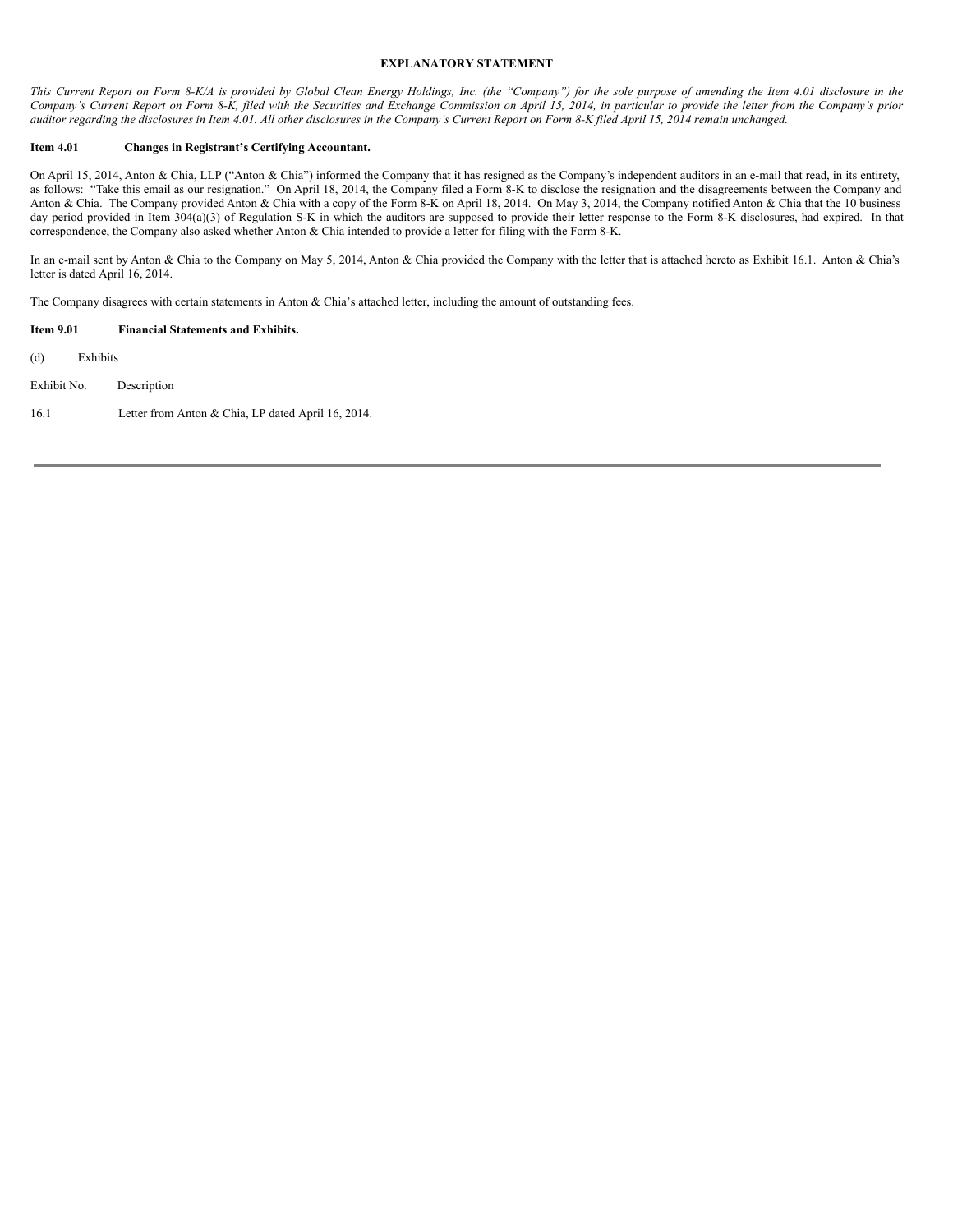## **SIGNATURES**

Pursuant to the requirements of the Securities Exchange Act of 1934, the Registrant has duly caused this Report to be signed on its behalf by the undersigned hereunto duly authorized.

Date: May 6, 2014 GLOBAL CLEAN ENERGY HOLDINGS, INC.

By: /s/ Richard Palmer Richard Palmer Chief Executive Officer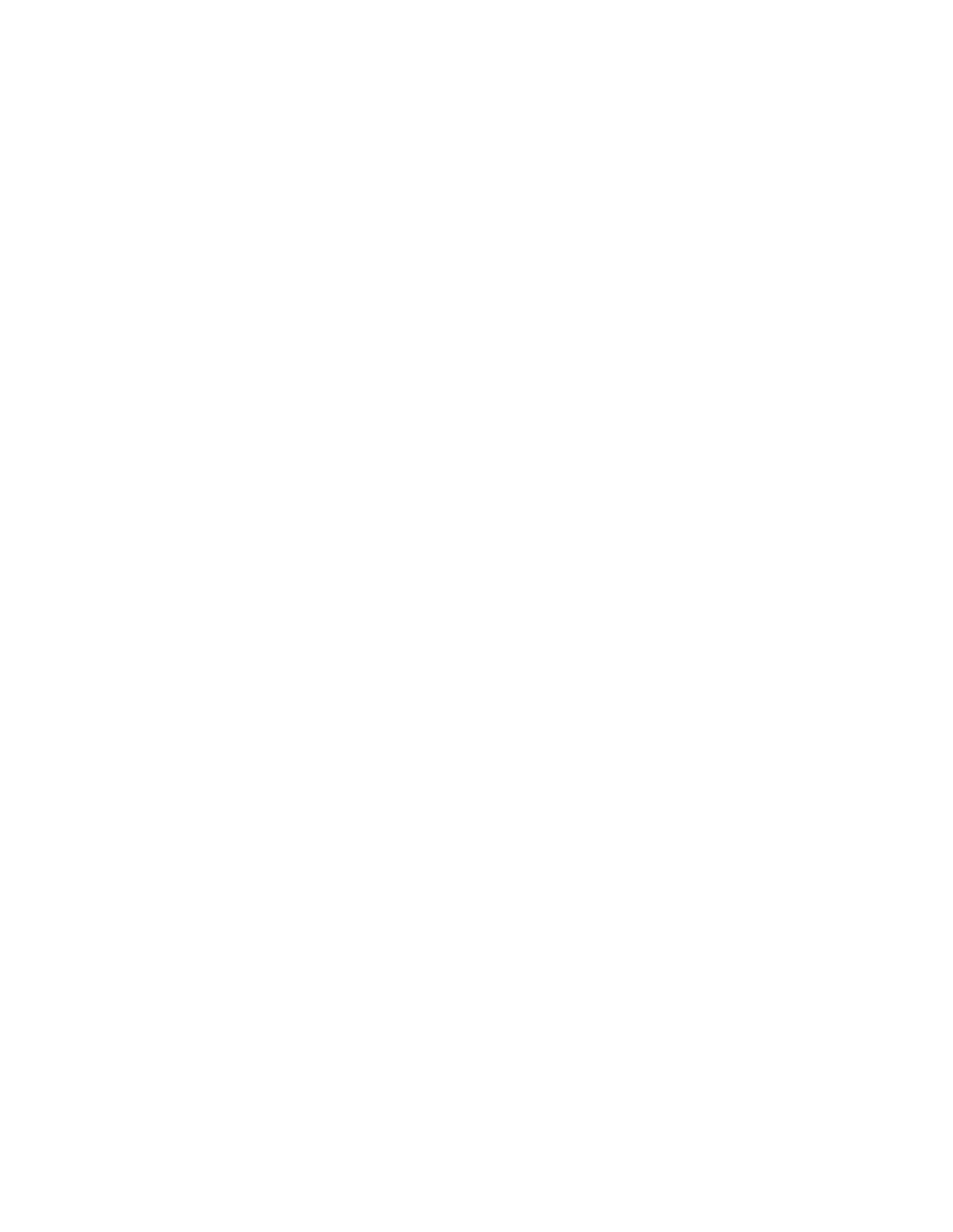

# **CERTIFIED PUBLIC ACCOUNTANTS**

April 16, 2014

Mr. David Walker Chairman of the Board Global Clean Energy Holdings, Inc. (the "Company") 2790 Skypark Drive, Suite 105 Torrance, CA 9005

Effective April 16, 2014, we will cease our services as your accountants. We have reached this decision reluctantly and after substantial deliberation and communication with the Company's management, board of directors and its audit committee. Furthermore, the Company did not provide us with a copy of its Form 8 K disclosure regarding our resignation.

Anton & Chia, LLP is in disagreement with the Company's management, board of directors and its audit committee regarding the valuation of intangible assets; deferred growing costs; and plantation development costs (which are included in property and equipment) (the "assets") as of and for the year ended December 31, 2013.

The Company's management communicated matters during our exit audit committee meeting that eventually lead us to determine that we could not rely on the representations of the Company's management. The Company's management represented that its initial investments in plantation development costs and deferred growing costs were simply "research and development" but believed that the assets continued to maintain a future benefit and were not impaired. We disagreed. The Company has not generated a profit with its existing management team; they have not collected any significant revenues in the last six months that are related to the Company's intangible assets, deferred growing costs and plantation development costs. Management's forecasts do not provide for profitability in a sufficient time frame related to the assets' valuation and lack sufficient cash flow to support the valuation of the assets as of December 31, 2013. Management's initial farm was and is unable to generate positive cash flow from operations for almost six years. They have now only started to generate revenues from the sale of charcoal which is not the original product that was to be sold from the jatropha farm and the sale of charcoal is not a profitable venture based on the original costs incurred to develop the farm and its ongoing operations. For the Company's initial farm to be profitable management will need to incur substantial expenditures of which it has already incurred close to \$6.4 million. Additionally, the Company has been unable to raise capital to develop its intangible assets and has no contractual arrangements with customers for the off take from the Company's intangible assets. The third party valuation provided by the Company for the intangible assets does not describe management's new plans and its intended change in use of the assets. The change in operations for the intangible assets increases risk of cash flows, the original valuation as determined by the third party consulting firm could never generate profits at the existing cost structure. The Company had no choice but to change its plans for these assets, which questions the value of the intangible assets. Additionally, management has no experience in developing a profitable business for its jatropha farms and its intangible assets.

The Company has outstanding fees as of April 16, 2014 of approximately \$75,000.

/s/ Anton & Chia, LLP